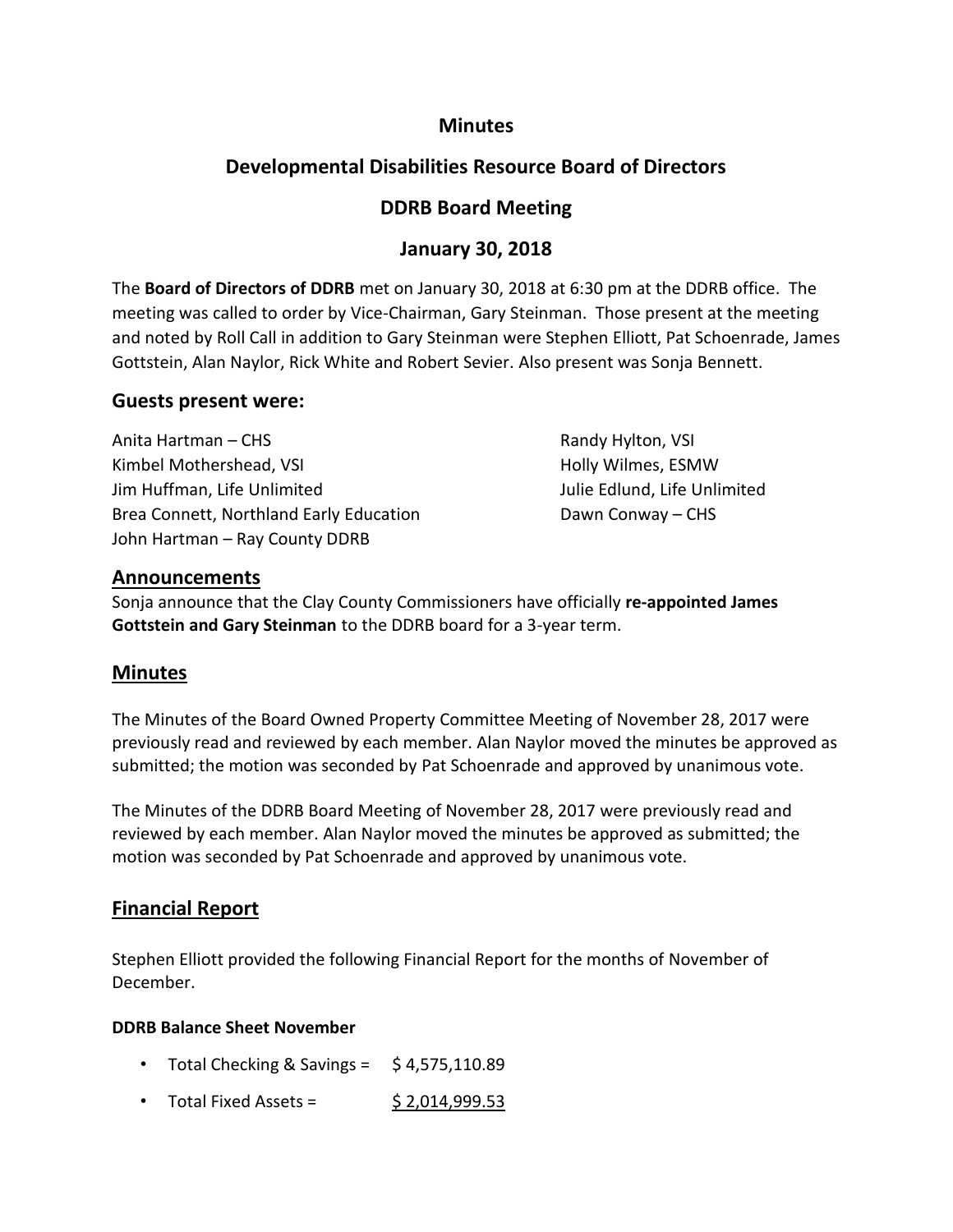|                                             | Total Assets =                             | \$6,590,110.42       |  |  |
|---------------------------------------------|--------------------------------------------|----------------------|--|--|
|                                             | Total Fund Balance =                       | \$5,900,580.49       |  |  |
| ٠                                           | Net Income =                               | \$685,297.75         |  |  |
| ٠                                           | Total Equity =                             | \$6,585,878.24       |  |  |
|                                             | Total Liabilities and Equity =             | \$6,590,110.42       |  |  |
|                                             | <b>DDRB P&amp;L Month to Date November</b> |                      |  |  |
|                                             | Total Income =                             | \$<br>65,565.32      |  |  |
|                                             | Total Expenses =                           | \$<br>651,701.55     |  |  |
|                                             | Net Income =                               | \$.<br>$-586,136.23$ |  |  |
| <b>DDRB P&amp;L Year to Date November</b>   |                                            |                      |  |  |
|                                             | Total Income =                             | \$5,580,602.89       |  |  |
|                                             | Total Expenses =                           | \$4,895,305.14       |  |  |
|                                             | Net Income =                               | \$<br>685,297.75     |  |  |
|                                             | <b>TCM Balance Sheet November</b>          |                      |  |  |
|                                             | Total Checking & Savings =                 | \$1,900,075.42       |  |  |
|                                             | Total Assets =                             | \$1,900,075.42       |  |  |
|                                             | Net Income =                               | \$1,900,075.42       |  |  |
|                                             | Total Liabilities and Equity =             | \$1,900,075.42       |  |  |
| <b>TCM P &amp; L Month to Date November</b> |                                            |                      |  |  |
|                                             | Total Income =                             | \$<br>271,299.20     |  |  |
|                                             | Total Expenses =                           | \$.<br>234,994.63    |  |  |
|                                             | Net Income =                               | \$<br>36,304.37      |  |  |
| <b>TCM P &amp; L Year to Date November</b>  |                                            |                      |  |  |
|                                             | Total Income =                             | \$.<br>3,214,239.57  |  |  |
|                                             | Total Expenses =                           | \$<br>2,503,510.50   |  |  |

• Net Income =  $$ 710,729.07$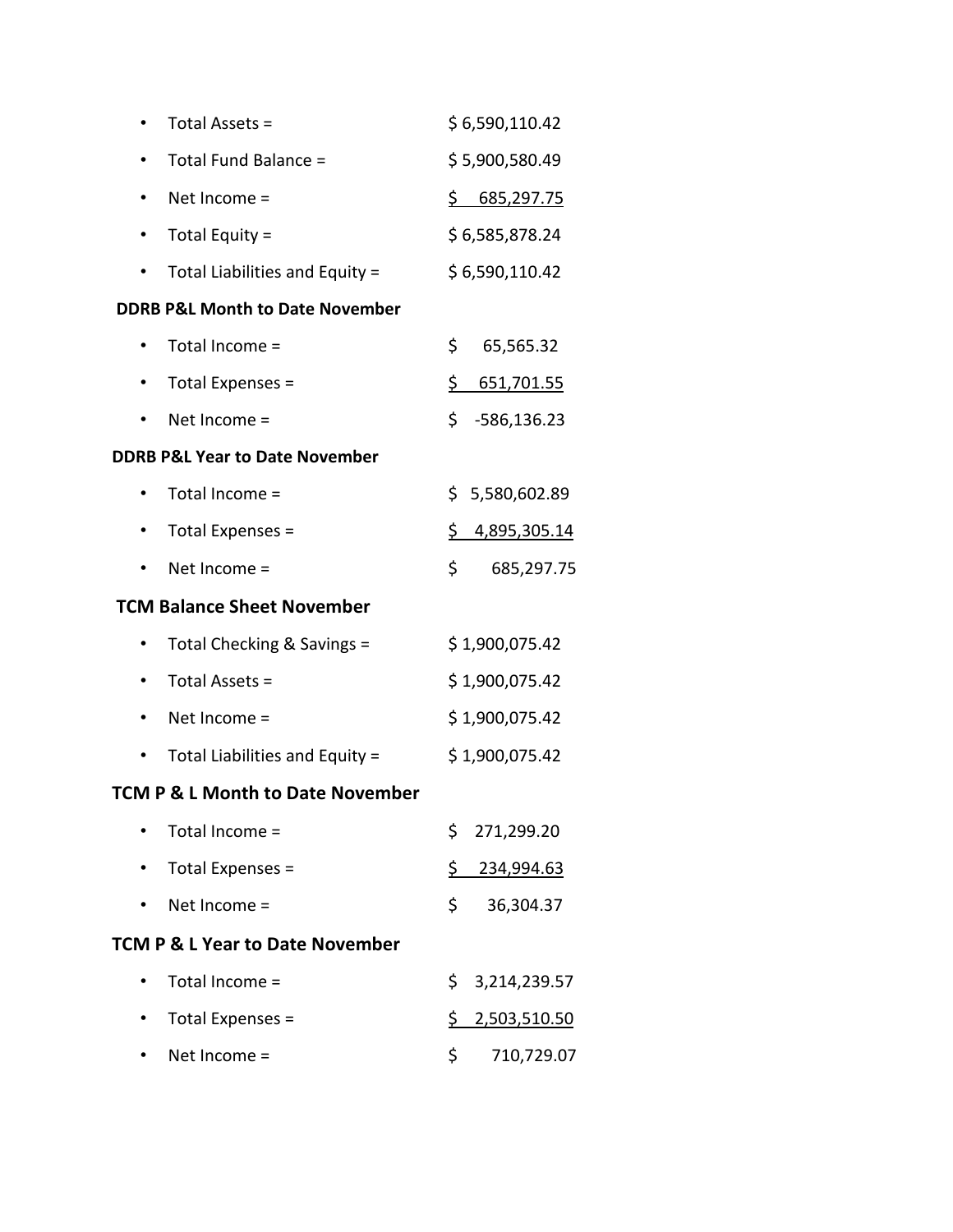### **DDRB Balance Sheet December**

|                                             | Total Checking & Savings =     |            | \$4,239,741.77           |  |  |
|---------------------------------------------|--------------------------------|------------|--------------------------|--|--|
|                                             | Total Fixed Assets =           |            | \$2,014,999.53           |  |  |
|                                             | Total Assets =                 |            | \$6,254,741.30           |  |  |
|                                             | Total Fund Balance =           |            | \$5,900,580.49           |  |  |
|                                             | Net Income =                   |            | $\frac{5}{2}$ 352,355.89 |  |  |
|                                             | Total Equity =                 |            | \$6,252,936.38           |  |  |
|                                             | Total Liabilities and Equity = |            | \$6,254,741.30           |  |  |
| <b>DDRB P&amp;L Month to Date December</b>  |                                |            |                          |  |  |
|                                             | Total Income =                 | \$         | 541,214.88               |  |  |
|                                             | Total Expenses =               | <u>\$_</u> | 874,156.74               |  |  |
|                                             | Net Income =                   | \$         | $-332,941.86$            |  |  |
| <b>DDRB P&amp;L Year to Date December</b>   |                                |            |                          |  |  |
|                                             | Total Income =                 | \$         | 6,121,817.77             |  |  |
|                                             | Total Expenses =               | \$         | 5,769,461.88             |  |  |
|                                             | Net Income =                   | \$         | 352,355.89               |  |  |
| <b>TCM Balance Sheet December</b>           |                                |            |                          |  |  |
|                                             | Total Checking & Savings =     |            | \$1,749,872.68           |  |  |
|                                             | Total Assets =                 |            | \$1,749,872.68           |  |  |
|                                             | Net Income =                   |            | \$1,749,872.68           |  |  |
|                                             | Total Liabilities and Equity = |            | \$1,749,872.68           |  |  |
| <b>TCM P &amp; L Month to Date December</b> |                                |            |                          |  |  |
|                                             | Total Income =                 | \$         | 296,783.89               |  |  |

• Total Expenses =  $\frac{1}{2}$   $\frac{447,271.63}{2}$ • Net Income =  $$ 5 -150,502.74$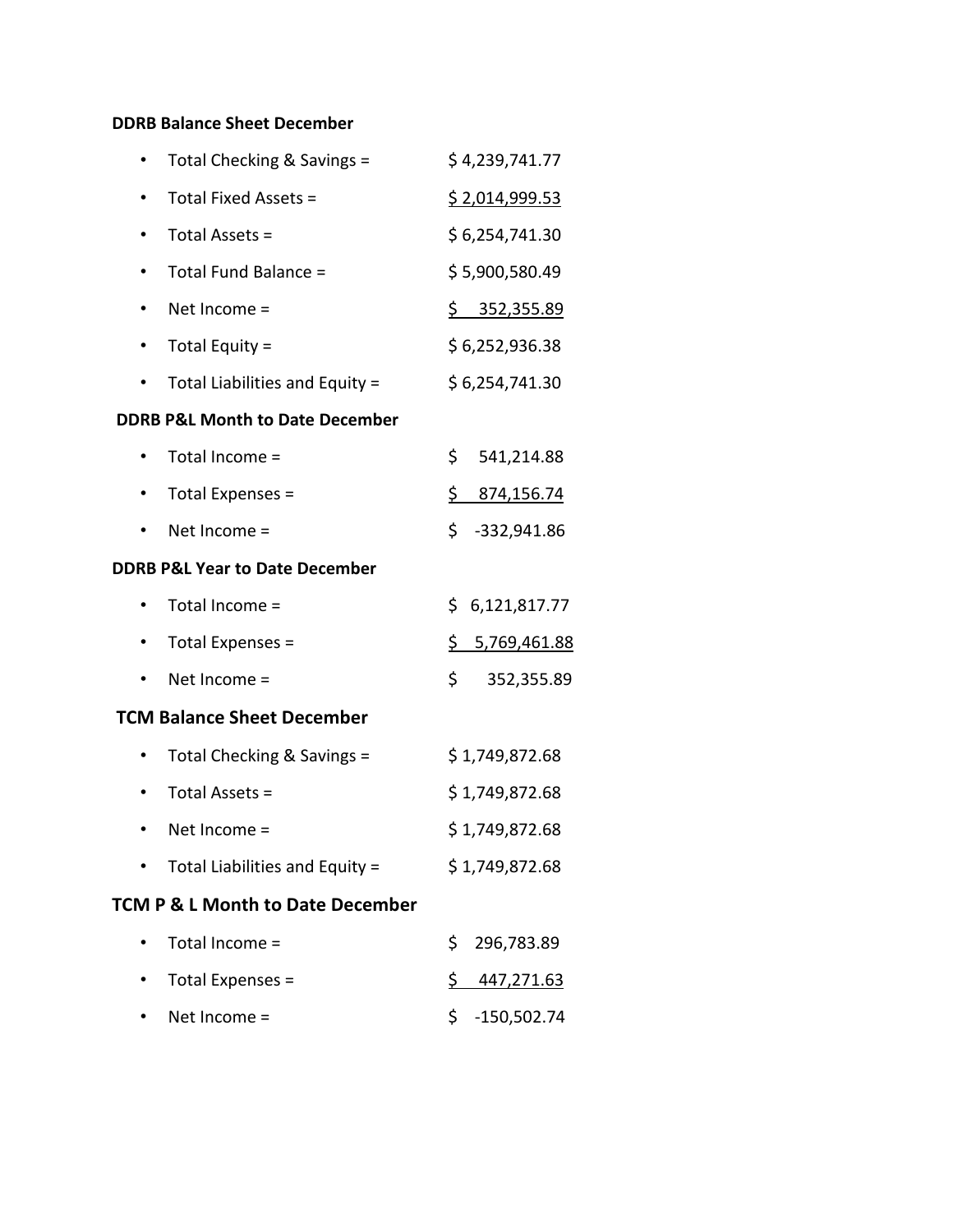#### **TCM P & L Year to Date December**

| $\bullet$ Total Income = | \$3,511,023.46 |
|--------------------------|----------------|
| • Total Expenses $=$     | \$2,950,797.13 |
| • Net Income $=$         | 560,226.33     |

#### **RECAP of Short and Long-Term Investments – December 31, 2017**

|           | <b>DDRB Long Term</b>           |              | \$2,673,000.00 |
|-----------|---------------------------------|--------------|----------------|
|           | <b>DDRB Short Term</b>          | $\mathsf{S}$ | 608,000.00     |
|           | <b>DDRB Interest Earned YTD</b> | S.           | 50,841.13      |
| $\bullet$ | <b>TCM</b>                      |              | \$1,497,000.00 |
|           | <b>TCM Interest Earned YTD</b>  |              | 8,660.82       |

Rick White moved the Financial Report for November and December be approved. With a second from Pat Schoenrade, the board voted in favor of approval.

### **Administrative Directors Report**

#### Sonja reported the following:

Missouri Ethics Commission – Personal Financial Disclosure Statements need to be completed and submitted. Board members should have received email instructions for signing in from the Commission. Sonja sent a blank copy of the PDF to each member under separate email.

The Event Reporting Procedure has been implemented for all agencies per the board instructions of November 28. Agencies will provide a copy of the critical event reports to DDRB at the same time they send to KCRO. KCRO will copy DDRB on all follow up on these events.

Easter Seals – Transportation – approved by DMH to include transportation in their waiver agreement. CHS Service Coordinators are working on updating all the eligible individual plans to include the transportation. Sonja thanked Anita Hartman for her help in this matter.

The thermostats have been replaced in Kent building per the November 28 board approval.

The painting has been completed in Kent building per the November 28 board approval.

Sonja drew the board and audience attention to the artwork in the Keller and Roosevelt rooms as well as the lobby all done by our wonderful Clay County residents with disabilities.

#### **Executive Committee**

Gary Steinman reported the following for the Executive Committee: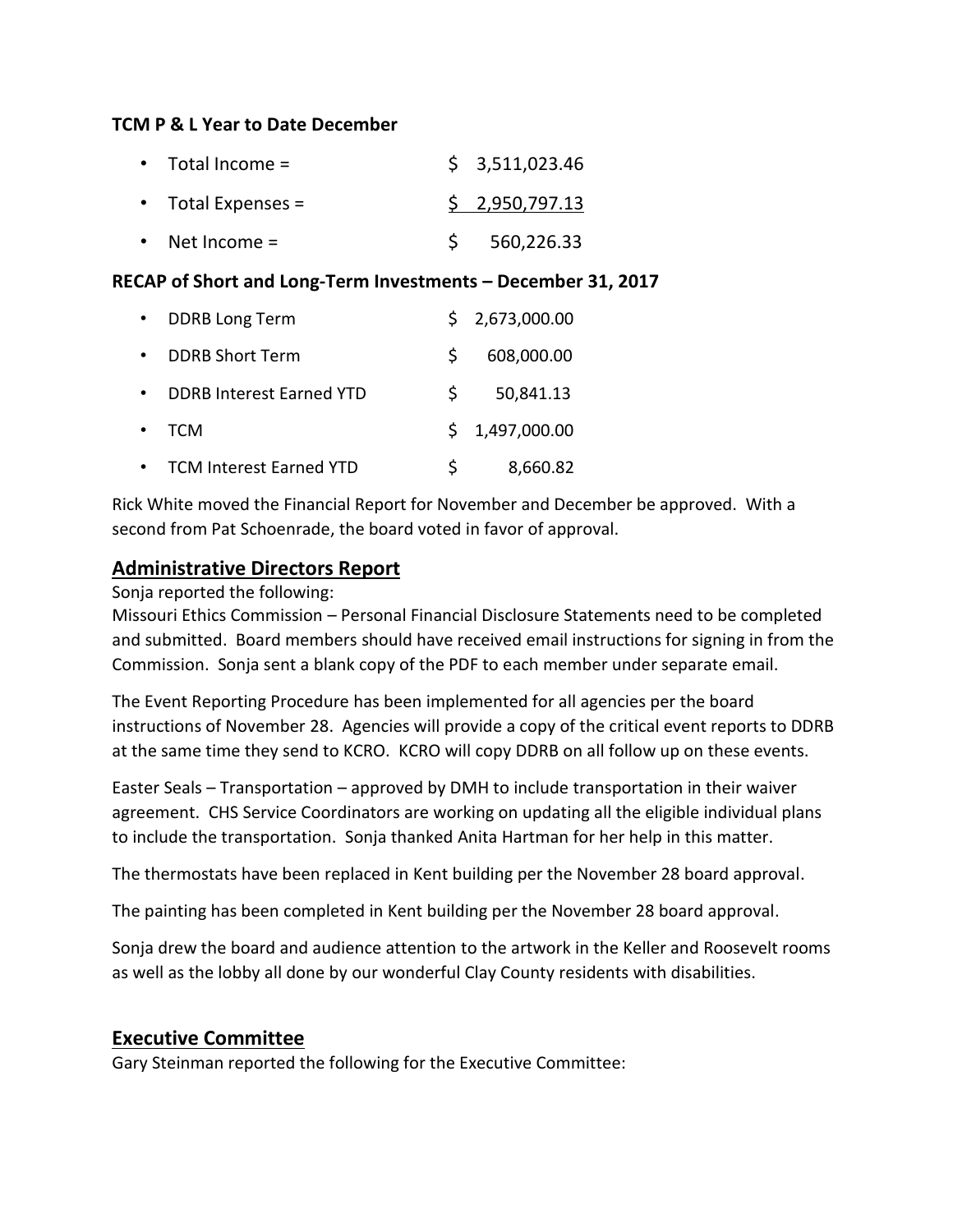**2018 Officer Nominations–** Per the By-Laws Heath appointed a Nominating Committee for the election of the 2018 Officers. The committee is Pat Schoenrade, James Gottstein and Bob Sevier. The Nominating Committee has reviewed and tabulated all the ballots and is prepared to present a recommendation for officers for vote. New officers will take effect February 1, 2018.

Gary asked Pat Schoenrade to present the slate of officers for nomination. After receiving ballots from all the members and based on the results of the vote, the committee put forth the following:

> Chairman – Gary Steinman Vice Chairman – Heath Roberts Secretary - Stephen Elliott Treasurer – Thomas Bradley

Alan Naylor moved the Board approve the slate of officers has presented by the Nominating Committee. The motion was seconded by Rick White. The Board voted in favor, with no dissent of members present, to accept the slate of officers to serve for the coming year.

Gary asked each member complete the **Committee Preference Forms** and return to Sonja. The new officers will review these requests and make committee assignments with your preferences in mind. The official announcement of 2018 committee assignments will be made at our next meeting. As a reminder, all officers shall serve as members of the Executive Committee. The Chairman of the Board shall serve as the Chairman of the Executive Committee. The Treasurer shall serve as the Chairman of the Finance Committee.

Gary also noted that he was working with the attorney for Life Unlimited as per previous board instructions on the Group Home Agreement and should have that in place shortly

### **Services Committee**

Rick White said the Services Committee had no report.

### **Finance Committee**

Stephen Elliott reported the following for the Finance Committee: The 2017 (2018) Audit is in process with a target date of march 27, 2018 as a completed reporting date. The Funds were moved to long term investments per the board vote on November 28, 2107. Commerce Bank has invested the 2018 tax receipts into laddered shortterm investments as per the previous board votes in 2016.

## **Long Range Committee**

Gary Steinman advised there was no report.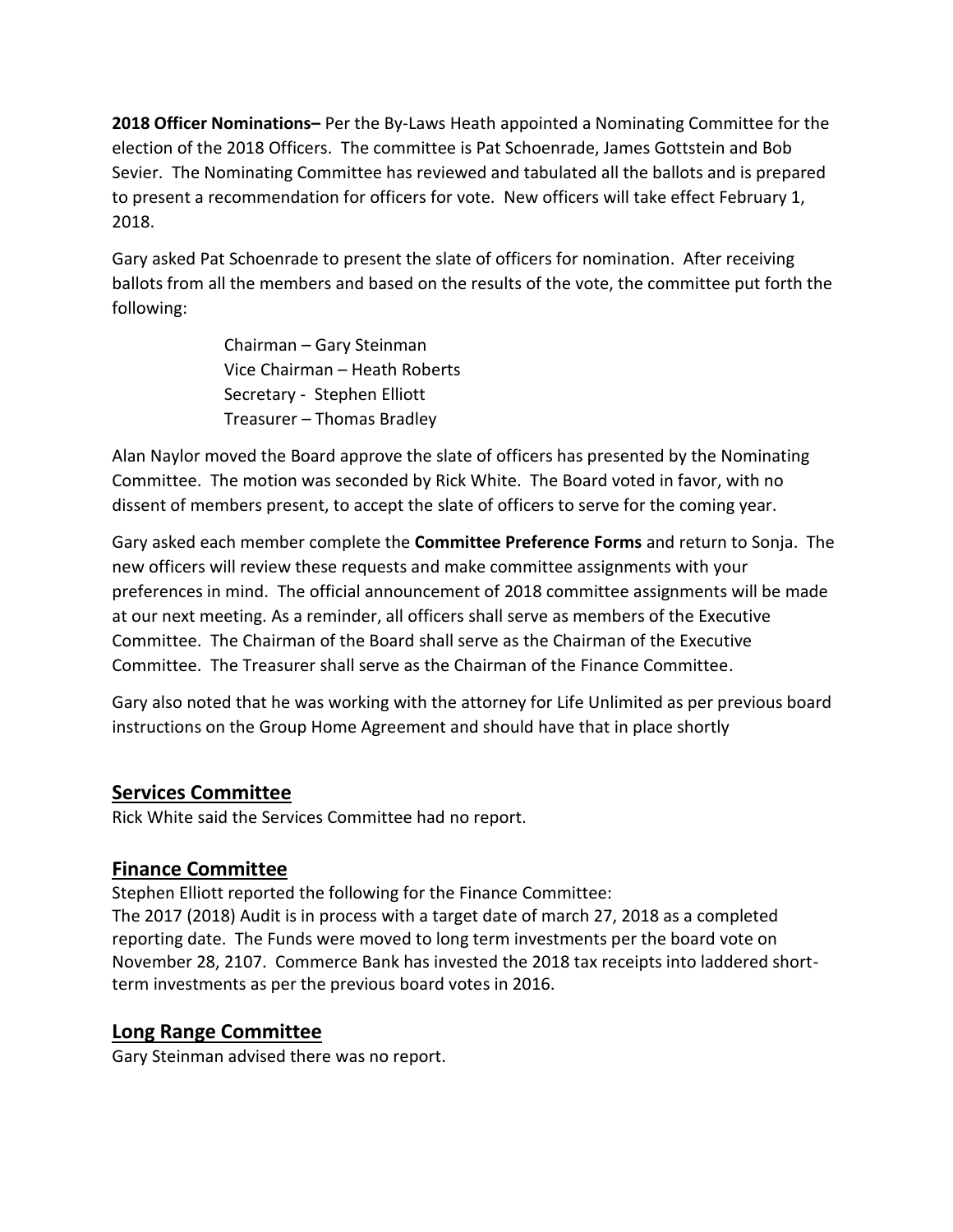# **Board Owned Property Committee**

Alan Naylor had the following items to submit for approval by the Board. All items were approved prior by the Board Owned Property Committee.

- 1. Replace Breaker in Panel for RTU #5 (Kuhlman) = \$775 Alan advised that this work was completed as the unit was throwing the breaker and therefore not working. Alan moved the board approve payment for this item with a second from Stephen Elliott. All members voted in favor by roll call vote.
- 2. Replace Transmitter/Receiver for ADA Door #1, Adjust Door #3, #4 and #8 Kent Street (Dorma USA) = \$530 Alan reported that this work had been completed as the handicap door opener was not operational. Doors 3 and 4 were not closing properly leaving the potential for not being able to secure the building. Alan moved the board approve payment for this item with a second from Stephen Elliott. All members voted in favor by roll call vote.
- 3. Door Bell Kent Street = \$125 Alan reported that Sonja has requested that a door bell be installed on the front door. On very windy days the front door often needs to be locked utilizing the panic button lock in the reception area. Signs are always placed on the door to notify incoming/outgoing that the door is locked due to wind. The door bell would be helpful on these days to notify the reception office to release the lock. Alan moved the board approve payment for this item with a second from Pat Schoenrade. All members voted in favor by roll call vote.

## **Targeted Case Management**

Anita Hartman provided a report for targeted case management. She reported that CHS now has 41 full time employees and are serving 1172 consumers. There were 13 newly eligible, 3 transfers in, 10 discharges and 1transfer out. Medicaid status is at 69.47%.

She invited the Board to the CHS United Way Chili Day on February 2. Anita presented a brief presentation about one of the artist, Gilvon Greer, who has several of his pieces on display in the building. She reported that his family was very grateful to DDRB for their interest and support of Gilvon and that the CHS is enjoying the work as are the many visitors to the building.

## **Guest Comments**

**Holly Wilmes with Easter Seals Midwest** reported that they had received their 3-year accreditation from CARF.

**Julie Edlund with Life Unlimited** reported that the new home replacement for the Flora House is on schedule to be move in ready by March 1. Sherwood House replacement home is on schedule for the end of June first of July.

# **Adjourn**